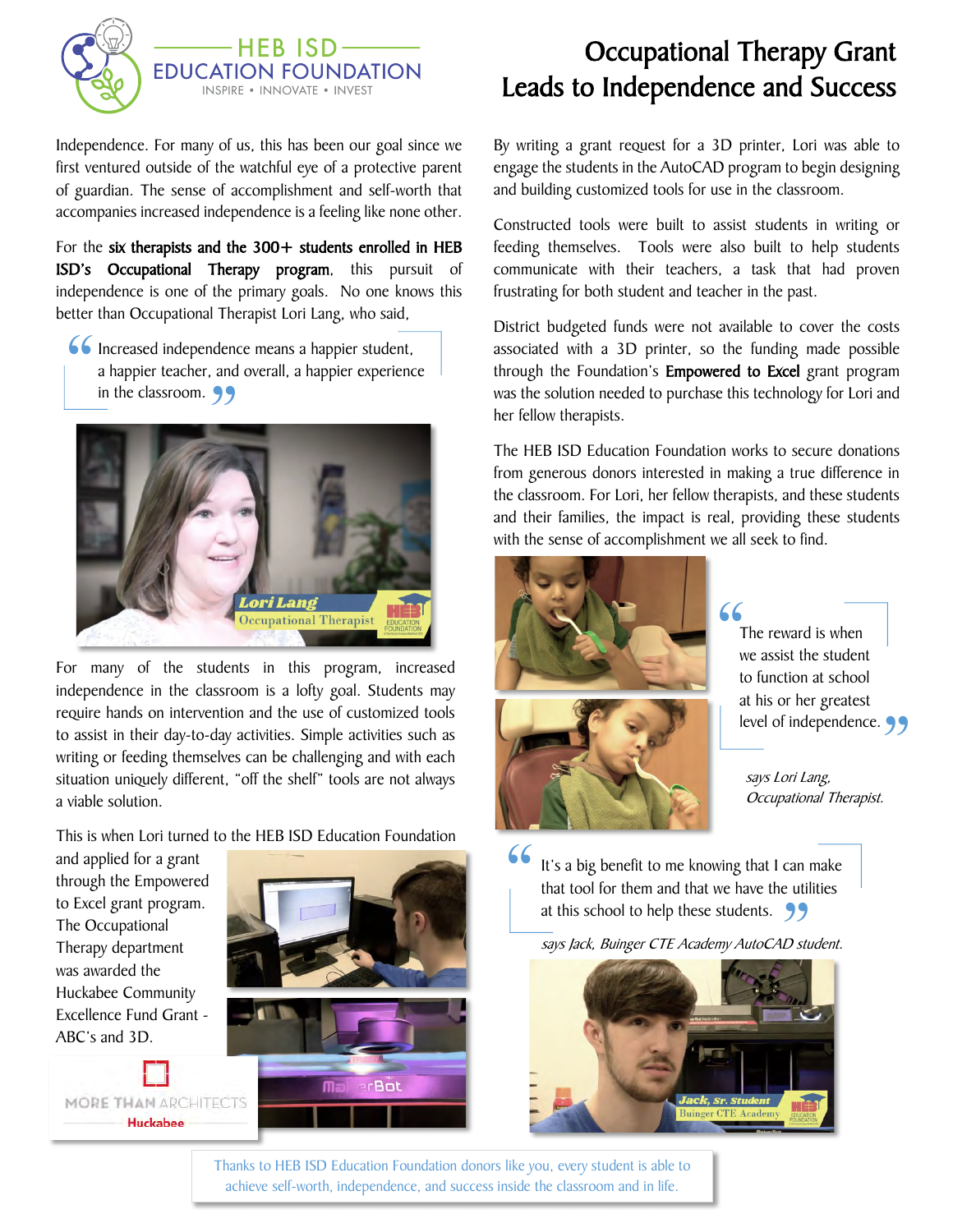

## YOUR TAX-DEDUCTIBLE GIFT WILL:

- Encourage others in our community to support our mission.
- Invest in the success of today's teachers and students and in our workforce of tomorrow.
- Be recognized at the fall 2021 HEB ISD Hall of Fame which honors distinguished alumni and friends of the district.
- Sponsor the spring 2022 Awards of Excellence event honoring outstanding high school seniors from **L.**D. Bell, Trinity, Buinger CTE Academy, and KEYS High School and their teacher mentors.
- Support the 2022-2023 "Empowered to Excel" classroom and campus grant program which provides funding for innovative classroom initiatives and distance learning opportunities.
- Provide community support to the HEB ISD to meet the changing landscape of education including campus and on-line curriculum and excellence in education.
- Help us grow and improve to accomplish our mission.

| <b>ADDITIONAL BENEFITS INCLUDE:</b>                                                   | Up to \$250<br>Blue | \$250<br>White | \$500<br>Red | \$1,000<br>Bronze | \$2,500<br>Silver | \$5,000<br>Gold | \$10,000<br>Platinum |
|---------------------------------------------------------------------------------------|---------------------|----------------|--------------|-------------------|-------------------|-----------------|----------------------|
| Satisfaction in making a difference!                                                  |                     | ✓              | ✓            | ✓                 | ✓                 | ✓               |                      |
| Invitation to Superintendent's Circle Gatherings                                      |                     | ✓              | ✓            |                   | ✓                 | ✓               |                      |
| If made as an honorary or memorial gift, a<br>Cornerstone Brick at the Pat May Center |                     | ✓              | ✓            |                   | ✓                 |                 |                      |
| Logo recognition throughout the year on print<br>and electronic materials             |                     |                |              |                   |                   | ✓               |                      |
| Name recognition throughout the year on print<br>and electronic materials             |                     |                |              |                   |                   |                 |                      |
| Recognition at Circle Level at Hall of Fame and<br>Awards of Excellence events        |                     |                |              |                   |                   |                 |                      |
| Six (6) tickets to Hall of Fame and<br>Awards of Excellence events                    |                     |                |              |                   |                   |                 |                      |
| Four (4) tickets to Hall of Fame and<br>Awards of Excellence events                   |                     |                |              |                   |                   |                 |                      |
| Two (2) tickets to Hall of Fame and<br>Awards of Excellence events                    |                     |                |              |                   |                   |                 |                      |
| One (1) ticket to Hall of Fame and<br>Awards of Excellence events                     |                     | ✓              |              |                   |                   |                 |                      |
| Sustainers (3-year pledges); a named grant                                            |                     |                |              |                   |                   |                 |                      |

Please return the attached Intent to Give form with your donation or go online today at www.hebisdedfoundation.org.

Thank you for supporting the HEB ISD Education Foundation's Mission!

HEB ISD EDUCATION FOUNDATION | c/o HEB CHAMBER |P.O. BOX 969 | BEDFORD, TX 76095 p: 817.283.1521 e: ADMIN@HEBISDEDFOUNDATION.ORG

DONATE ONLINE at www.hebisdedfoundation.org